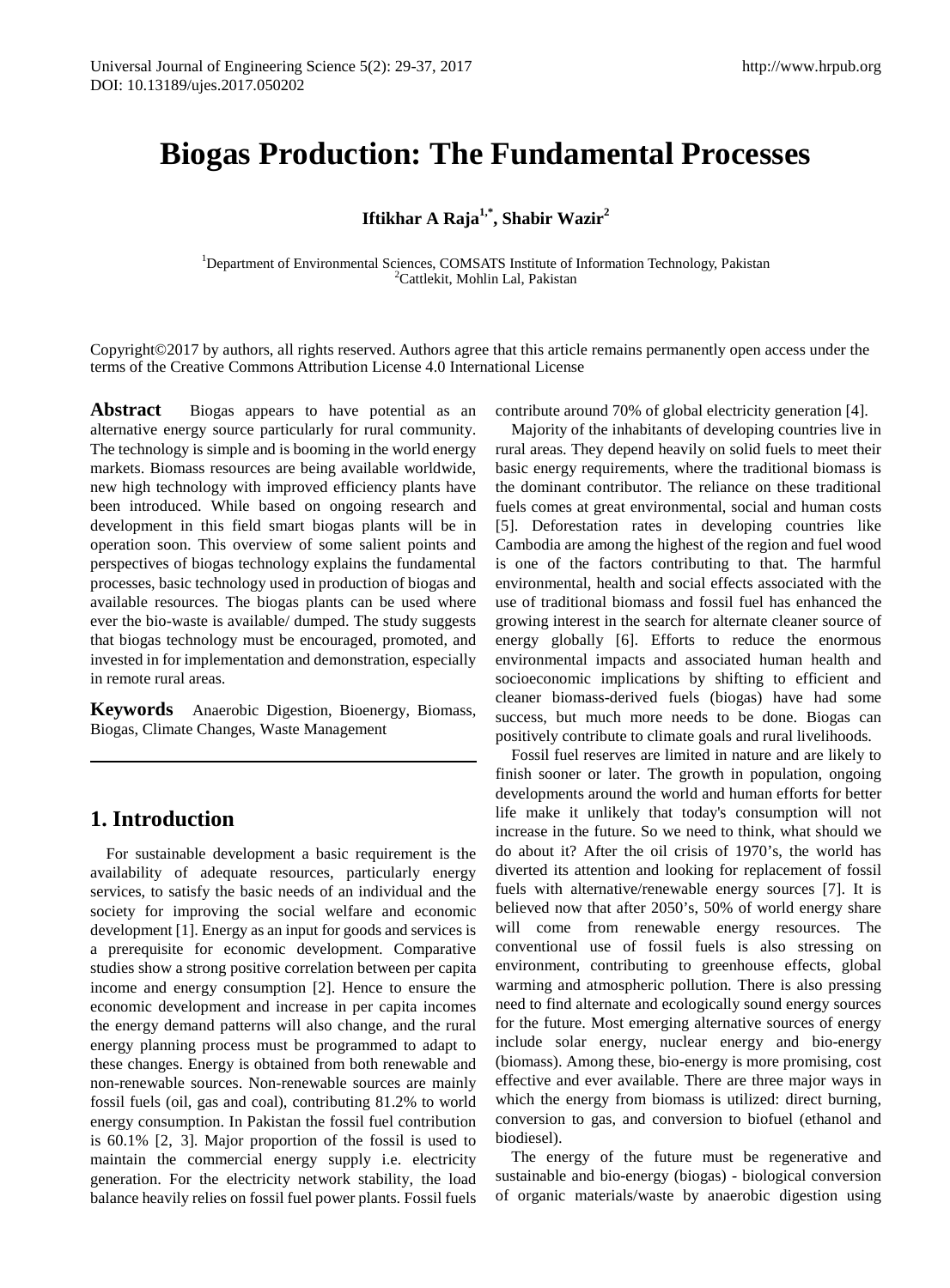engineered reactors has the potential. Anaerobic digestion is a technology widely used for treatment of organic waste for biogas production [8, 9]. Apart from an important source of energy, particularly for the rural community [10], it contributes to climate change mitigation by saving greenhouse gas emissions from decay of organic materials and promotes the preservation of the traditional extensive uses of the ecosystems [11].

In the backdrop of pressing needs of energy, this article throw light on production and consumption of biogas, at small scale (domestic level) and the study provides a foundation to gain information about biogas production and further development.

## **2. Biogas Energy**

Biogas originates from biogenic material and is a type of biofuels, typically referred to a gas produced by bacteria fermentation of organic material under anaerobic condition (in the absence of oxygen). It can be produced from a wide variety of available organic materials and wastes, including sewage sludge, animal manure, and municipal organic waste. The materials like biodegradable waste, straw, manure, sugarcane and byproducts from agricultural and industrial processes and specially grown energy crops can also be used for the production of energy.

Anaerobic digestion is a simple technology widely used for processing the biodegradable, organic waste for the biogas production. Animal manure (cow dung) is used as inoculum, pretreatment of substrate. The thermophilic conditions improved the biogas yield by approximately 92%. The fermentation of organic waste involves biological and chemical and the process is equally beneficial in waste management. During the process, large organic polymers that make up biomass are broken down into smaller molecules by chemicals and microorganisms. Upon completion of the anaerobic digestion process, the biomass is converted into biogas, (methane, carbon dioxide and traces of other contaminant gases), as well as liquid digestate (nutrient rich fertilizer).

#### **2.1. Biochemical Process**

Anaerobic digestion is a complex process that takes place in four biological and chemical stages [12] i.e. hydrolysis, acidogenesis, acetogenesis and methanogenesis. These stages are illustrated in Figure 1. The individual degradation steps are carried out by different consortia of microorganisms, which partly stand in syntrophic interrelation and place different requirements on the environment [13]. Hydrolyzing and fermenting microorganisms are responsible for the initial attack on polymers and monomers and produce mainly acetate, hydrogen and varying amounts of volatile fatty acids such as propionate and butyrate. Hydrolytic microorganisms excrete hydrolytic enzymes, e.g., cellulase, cellobiase, xylanase, amylase, lipase, and protease. A complex consortium of microorganisms participates in the hydrolysis and fermentation of organic material. Most of the bacteria are strict anaerobes such as *Bacteriocides, Clostridia*, and *Bifidobacteria*. Furthermore, some facultative anaerobes such as *Enterobacteriaceae,* and *Streptococci* take part. The higher volatile fatty acids are converted into acetate and hydrogen by obligate hydrogen producing acetogenic bacteria. The accumulation of hydrogen can inhibit the metabolism of the acetogenic bacteria. The maintenance of an extremely low partial pressure of hydrogen is essential for the acetogenic and  $H_2$ -producing bacteria. Although many microbial details of metabolic networks in a methanogenic consortium are not clear, present knowledge suggests that hydrogen may be a limiting substrate for methanogens [14]. At the end of the degradation chain, two groups of methanogenic bacteria produce methane from acetate or hydrogen and carbon dioxide.

The four stages of anaerobic fermentation to accomplish the methane-production process are discussed below.



**Figure 1.** Biochemical stages during fermentation process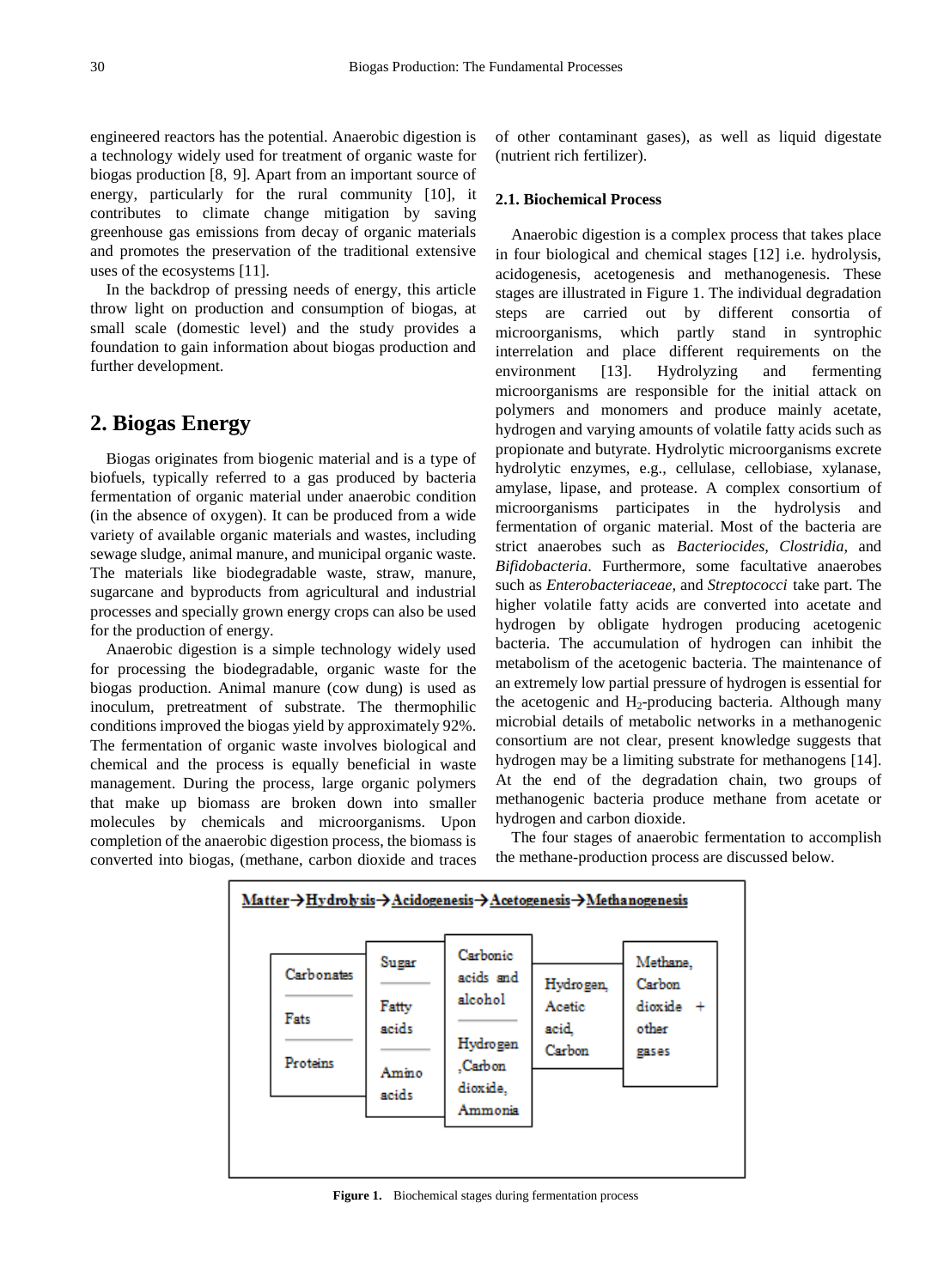### **[1] Hydrolysis**

Biomass is normally comprised of large organic polymers proteins, fats and carbohydrates. These are broken down into smaller molecules such as amino acids, fatty acids, and simple sugars. It is the essential first step in anaerobic fermentation; fermentative bacteria hydrolyze the complex organic matter into soluble molecules. Some of the products of hydrolysis, including hydrogen and acetate may be used by methanogens later in the anaerobic digestion process. Majority of the molecules, which are still relatively large, must be further broken down in the process of acidogenesis so that they may be used to create methane.

### **[2] Acidogenesis**

Acidogenesis is the next step of anaerobic digestion where acidogenic microorganisms further break down the biomass and organic products after hydrolysis. These fermentative bacteria produce an acidic environment in the digestive tank while creating ammonia,  $H_2$ ,  $CO_2$ ,  $H_2S$ , shorter volatile fatty acids and organic acids, as well as trace amounts of other byproducts. The principal acids produced are acetic acid, propionic acid, butyric acid etc.

#### **[3] Acetogenesis**

In general, acetogenesis is the creation of acetate, a derivative of acetic acid, from carbon and energy sources by acetogens. These microorganisms catabolize many of the products created in acidogenesis into acetic acid,  $CO<sub>2</sub>$  and  $H<sub>2</sub>$ . Acetogens break down the biomass to a point to which methanogens can utilize much of the remaining material to create methane.

#### **[4] Methanogenesis**

Methanogenesis constitutes the final stage of anaerobic digestion in which methanogens create methane from the final products of acetogenesis as well as from some of the intermediate products from hydrolysis and acidogenesis. There are two general pathways involving the use of acetic acid and carbon dioxide, the two main products of the first three steps of anaerobic digestion, to create methane in methanogenesis:

$$
CO_2 + 4 H_2 \rightarrow CH_4 + 2H_2O
$$
  
CH<sub>3</sub>COOH  $\rightarrow$  CH<sub>4</sub> + CO<sub>2</sub>

While  $CO<sub>2</sub>$  can be converted into methane and water through the reaction, the main mechanism to create methane in methanogenesis is the path involving acetic acid. This stage leads to generation of methane and  $CO<sub>2</sub>$ , the two main products of anaerobic digestion.

#### **2.2. Principle of Gas Production.**

With the decomposition of organic or biological materials various gases are released. The organic decomposition can occur in two basic paths: aerobic (in the presence of oxygen), and anaerobic (in the absence of oxygen) decomposition.

However, the products of decomposition are quite different in each case. Aerobic decomposition (fermentation) produces carbon dioxide, ammonia and a few other gases in small quantities, significant amount of heat and a final product that can be used as a fertilizer. Anaerobic decomposition produces methane, carbon dioxide, and traces of other gases, very little heat and a final product with higher nitrogen content than is produced by aerobic fermentation. Anaerobic decomposition is *a two-stage process* as specific bacteria feed on certain organic materials. In the first stage, *acidic bacteria* dismantle the complex organic molecules into peptides, glycerol, alcohol and the simpler sugars. When these compounds are produced in sufficient quantities, a second type of bacteria starts to convert these simpler compounds into methane. These methane producing bacteria are particularly influenced by the ambient conditions, which can slow or terminate the process if they do not lie within a fairly narrow band.

Anaerobic digestion is most commonly used to convert organic material into biogas from high moisture content organic wastes like manure (animal and human) and crop residues. The average retention time for animal waste is 20–40 days and for organic waste it is 60–90 days [15]. The resultant biogas contains 55 to 80% methane - depending upon waste type [16].

#### **2.3. Composition of Biogas**

Principal gases produced are methane and carbon dioxide. Biogas is about 20% lighter than air and has an ignition temperature in the range of 50°C to 750°C. It is odorless and colorless gas that burns with clear blue flame similar to that of LPG gas. The calorific value of  $1m<sup>3</sup>$  is about 22 MJ if burns with 60% efficiency. The composition of gas varies with raw material used. However, typical composition is given in Table -1[17, 18].

**Table 1.** Typical composition of biogas

| Matter                   | Percentage    |
|--------------------------|---------------|
| Methane, $CH4$           | 50-75         |
| Carbon dioxide, $CO2$    | $25 - 50$     |
| Nitrogen, $N_2$          | $0-10$        |
| Hydrogen, $H_2$          | $0-1$         |
| Hydrogen sulfide, $H_2S$ | <b>Traces</b> |
| Water vapour             | <b>Traces</b> |
| Oxygen, $O_2$            | $0 - 2$       |

#### **2.4. Types of Biogas Reactors**

There are number designs but two types of biogas reactors are popular: floating-drum plants and fixed-dome plants. The main design elements of small-scale biogas reactors common to both types are: a digesting chamber (airtight vessel) provided with an inlet and outlet, an airtight biogas collection (e.g. upper part of the reactor) and an expansions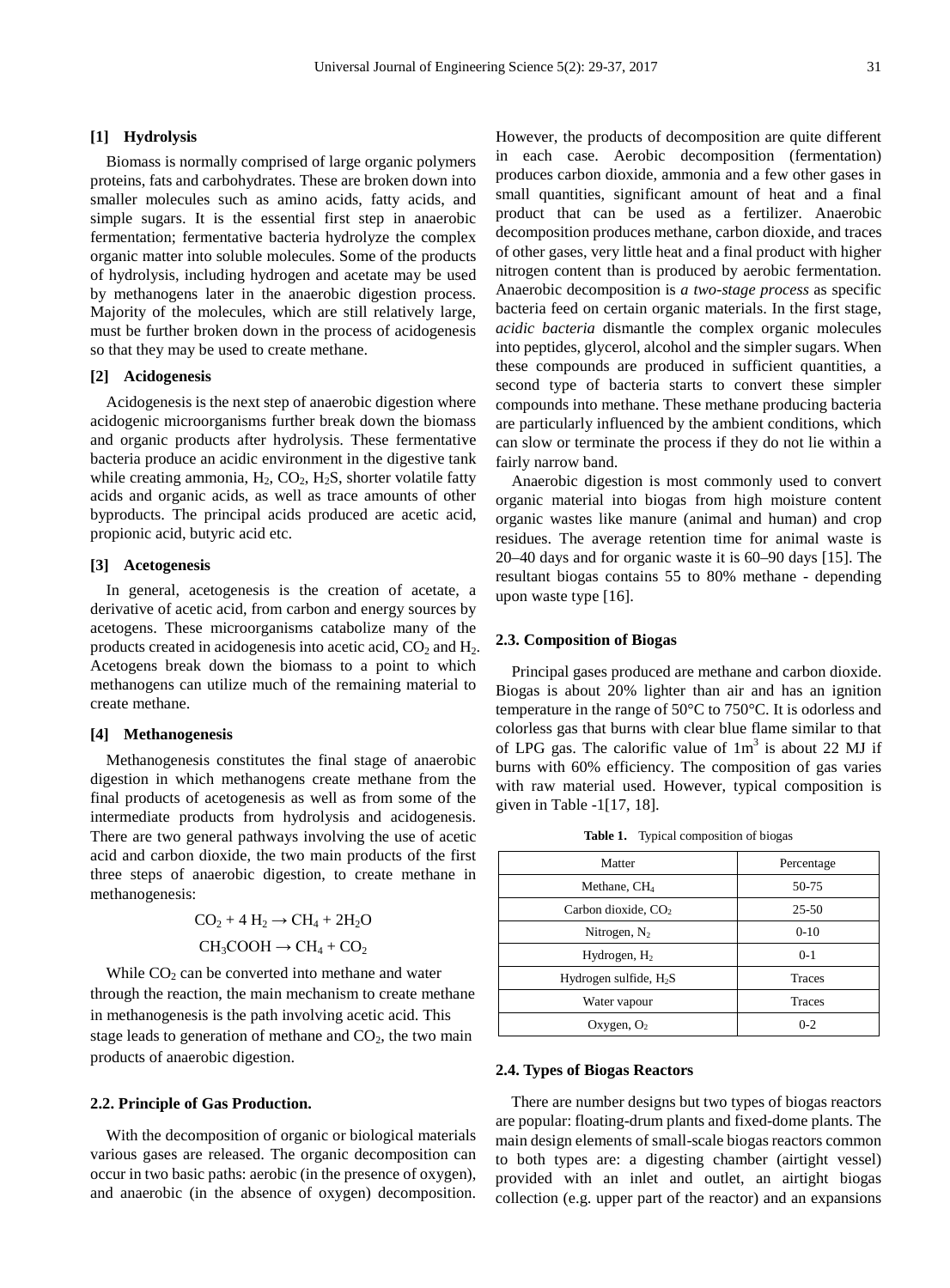chamber. Optionally, there are connections from the toilet and a grinder/mixture for the kitchen and garden wastes.

### 2.4.1. Fixed-dome Reactors

A fixed-dome plant consists of a fixed digester combined with non-movable gas holder, placed on top of the digester or gas collected in the space in upper part of digester. When gas production starts, the slurry is displaced into the compensation tank. Gas pressure increases with the volume of gas generated and the height difference between the slurry level in the digester and the slurry level in the compensation tank.

The cost of a fixed-dome biogas plants is relatively low. The plant is simple as there are no moving parts and also no rusting steel parts and hence a long life of the plant (20 years or more) can be expected. The digesting tank is constructed underground that protects it from physical damage and saving space. While the underground digester is protected from low temperatures at night and during cold seasons, sunshine and warm seasons take longer to heat up the digester. No day/night fluctuations of temperature in the digester positively influence the bacteriological processes. The construction of fixed dome plants is labor-intensive, thus creating local employment. Fixed-dome plants are not easy to build. They should only be built where construction can be supervised by experienced biogas technicians. Otherwise plants may not be gas-tight (porosity and cracks).

#### 2.4.2. Floating-drum Reactors

Floating-drum plants consist of an underground digester (cylindrical or dome-shaped) and a moving gasholder. The gas-holder floats over the fermentation slurry. The gas is collected in the drum, which moves up and down, according to the amount of gas stored. The gas drum is prevented from tilting by a guiding frame. The position the drum indicates the amount/pressure of gas available.

The construction is relatively easy, however, the cost of the steel drum is high and furthermore the steel parts are susceptible to corrosion. The floating drum plants thus have a shorter life span than fixed-dome plants. Also regular maintenance costs for the painting of the drum arise.

After the introduction of cheaper fixed-dome Chinese model, the floating drum plants are becoming obsolete. Apart from high investment and maintenance cost of floating drum plants have some design weakness, too.

#### **2.5. Biogas Plant Installation**

Although a number biogas plants have been used but in practice two popular simple designs – "Floating Drum" and "Dome shaped" are developed for use in developing countries. Both operate in the same way but they differ in design of digestion chamber.

a **Iron made Floating Drum Plant**. The gas produced is accumulated in a big heavy weight *movable* iron drum, from where it is further piped out. It is short lived owing to iron rusting phenomenon.

b **Concrete made Dome shaped Plant**. The gas produced is accumulated in a dome made up of good quality concrete. Its life depends upon quality of concrete. It is preferable over iron made cylinder, it reduces heat factor and is cost effective.

#### 2.5.1. Basic Design

A typical biogas plant, as shown in the diagram in Figure 2, should comprise of following parts:

- a **Digesting Chamber** (A) a deep airtight circular pit, the digestion chamber is filled with organic solid waste mixed with water, fermentation (anaerobic decomposition) occurs and gas is produced and rises up within the chamber.
- b **Inlet Pipe** B to be used to pour the raw material into base of digester.
- c **Outlet Pipe** C meant to take out sullies from digester.
- d **Mixing Tank (Inlet)** D to be used for preparing homogenous mixture of the raw material, usually an equal amounts of biomass and water to feed into digester.
- e **Compensation & Removal Tank (Slurry Outlet)** solid (slurries) and liquid waste from digestion chamber "A" are collected through a pipe C and can be used as fertilizer being rich in nitrogen contents.
- f **Gas Accumulator** (F) gas produced is collected in an accumulator that may be the floating drum or a concrete made dome over the digestion chamber.
- g **Gas Collection and Distribution** (G) At the top of accumulator gas collection and distribution system is fixed, which is further channeled to the consumption unit.

#### 2.5.2. Construction Materials

A schematic diagram of a small biogas plant for domestic use is given in Figure 3, [19]. The life span of a plant very much depends on the quality of the material used for its construction. Therefore, quality materials should be used, preferably locally available to reduce the cost. A brief description and specifications is given below.

- Cement High quality branded cement, sealed bags, protected from moisture and contamination.
- Sand Fine aggregates or sand, clean and free from coagulated lumps, impurities especially mud. Coarse and granular sand can be used for concreting work but fine sand better for plastering.
- Gravel Stone crushed, hard, strong and clean, it under 2cm in size.
- Water Clean water, pH value not exceeding 7.
- Bricks Regular shaped, kiln burnt bricks, soaked before use.
- Stones In case of stone masonry, clean, strong and good quality stones size 7-30cm in diameter.
- Steel 6mm steel rods, 50m for  $4m<sup>3</sup>$  plant, 60m for 6 $m<sup>3</sup>$ and so on.
- Pipes and appliances as appropriate.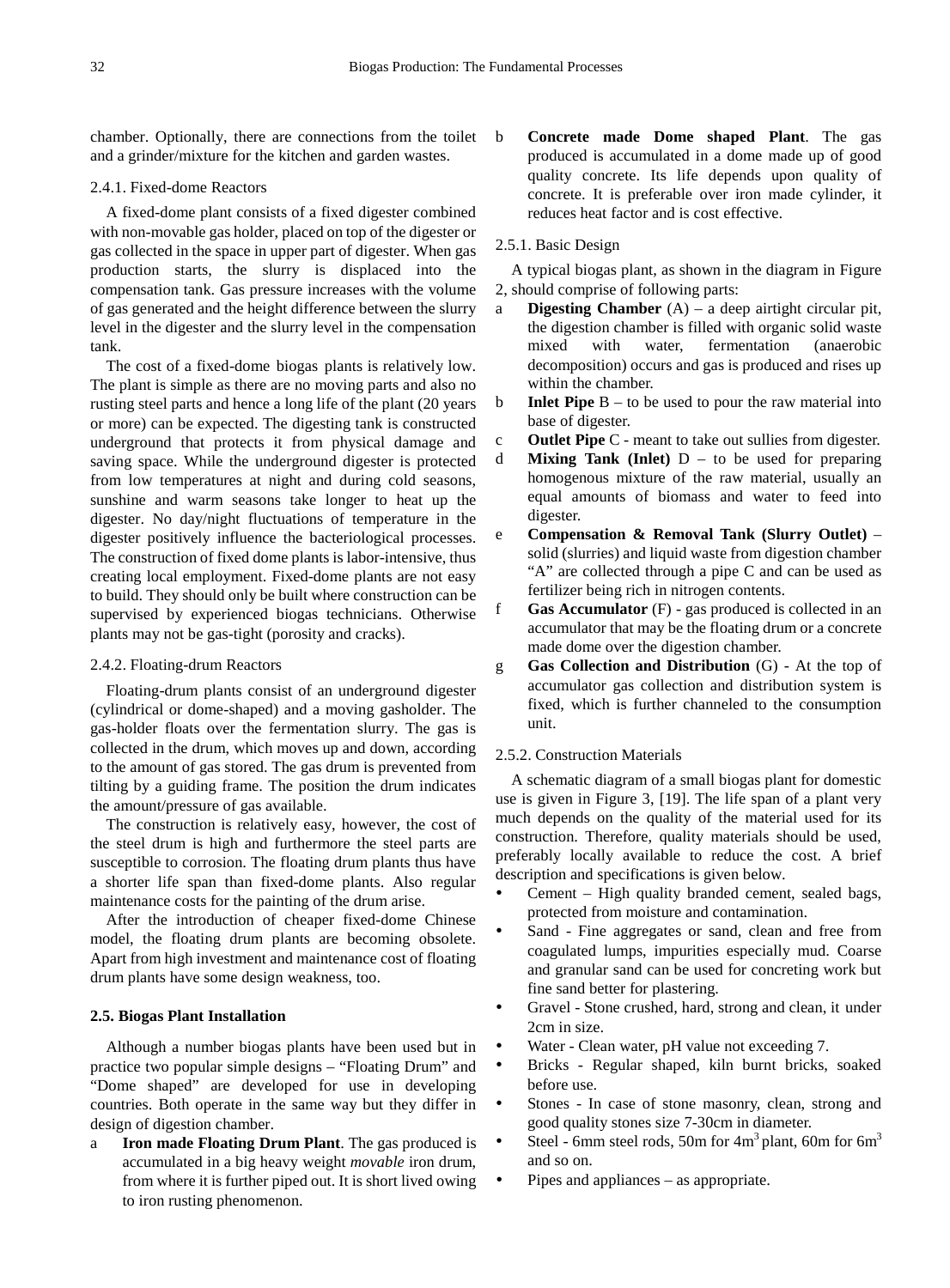

**Figure 2.** Basic design component of a biogas plant



**Figure 3.** Schematic diagram (dimensions) of small domestic unit

### 2.5.3. Biogas Plant Operation

The steps required for the operation of biogas plant are:

- a **Feeding -** Initially feed the digester at optimum level with mixture of water and raw material at a ratio of 1:1. After 1-2 weeks of operation, continuous daily feeding is recommended.
- b **Seeding -** Common practice involves seeding with an adequate population of both the acid-forming and methanogenic bacteria. Actively digesting sludge from a sewage plant constitutes ideal "seed" material. As a general guideline, the seed material should be twice the volume of the fresh manure slurry during the *start-up phase*, with a gradual decrease in amount added over a three-week period. If the digester accumulates volatile acids as a result of overloading, the situation can be

remedied by reseeding, or by the addition of lime or other alkali.

- c **Stirring/Agitation -** Stirring of digester contents is recommended at regular intervals may be manually in order to avoid formation of scum.
- d **Gas Collection** Gas can be collected from the drum through a non-return valve system. Preferably a water pipe is most suitable than gas pipe. Gas pipe should be regularly cleaned to remove moisture contents.

#### **2.6. Factors Affecting Gas Production**

The potential gas volumes produced from bio resources depends on many factors, some the factor are given below.

a **Temperature**. Although there are no standard rules but for optimum process stability, the temperature should be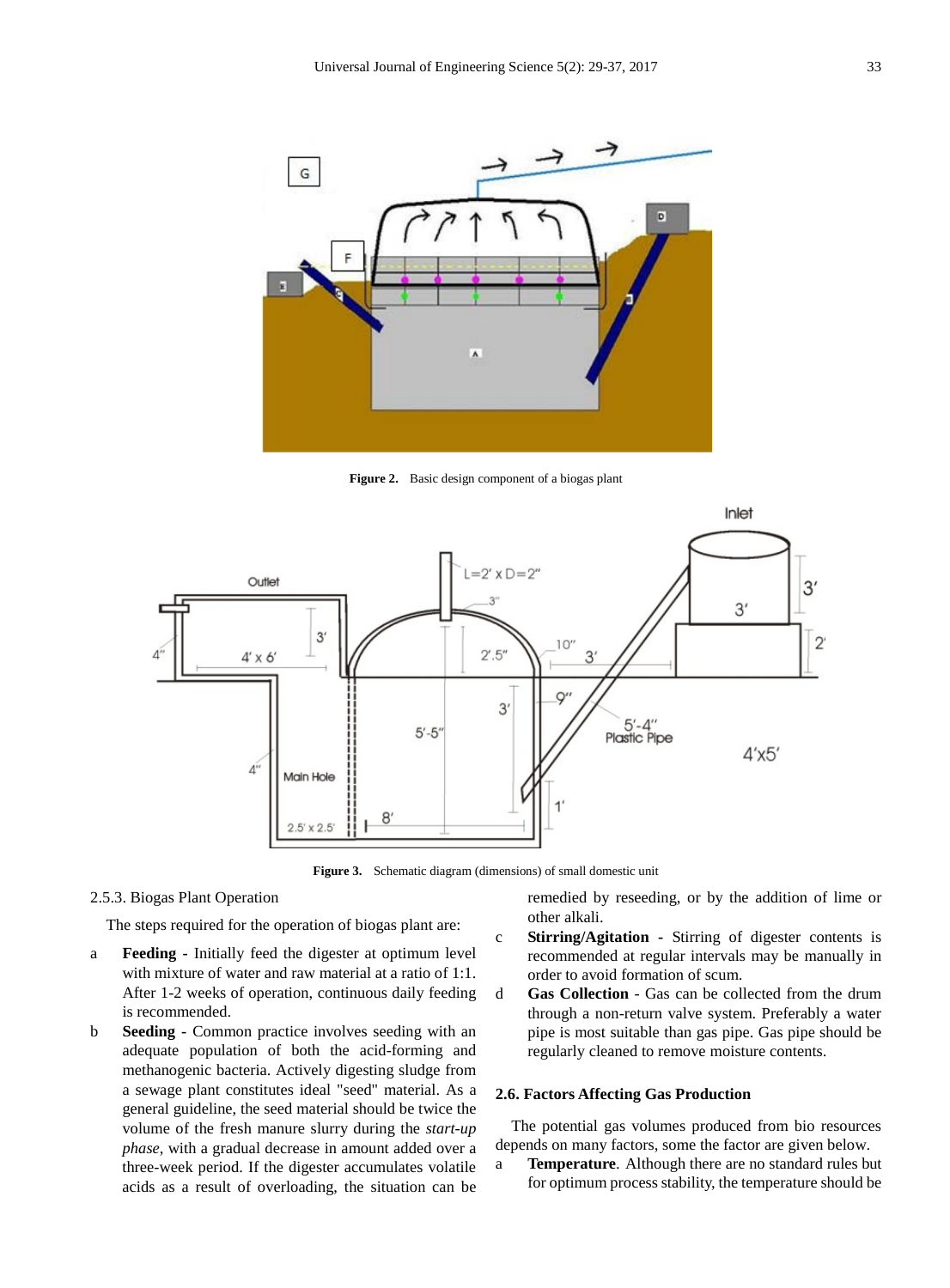carefully regulated within a narrow range of the operating temperature. With a mesophilic flora, digestion proceeds best at  $30 - 40^{\circ}$ C; with thermophiles, the optimum range is  $50 - 60^{\circ}$ C. The choice of temperature to be used is influenced by climatic considerations. In warm climates digesters may be operated without added heat. As a safety measure, it is common practice either to bury the digesters in the ground on account of the advantageous insulating properties of the soil, or to use a greenhouse covering. In cold climate where heating of digesting material is required, the costs can be minimized through the use of natural materials such as leaves, sawdust, straw, etc., which are composted in batches in a separate compartment around the digester. For ideal fermentation the temperature should be maintained above  $30^{\circ}$ C.

- b **pH.** Low pH inhibits the growth of the methanogenic bacteria and gas generation and is often the result of overloading. Efficient digestion occurs at a pH near neutrality, within a range of 6.0 - 8.0. A slightly alkaline state is an indication that pH fluctuations are not too drastic. Low pH may be relieved by dilution or by the addition of lime.
- c **Nutrients.** The maintenance of optimum microbiological activity in the digester is crucial to gas generation and consequently is related to nutrient availability. Two of the most important nutrients are carbon (C) and nitrogen (N) and overall C/N ratio is a critical factor for raw material choice. Domestic sewage and animal and poultry wastes are examples of N-rich materials that provide nutrients for the growth and multiplication of the anaerobic organisms. On the other hand, N-poor materials like agriculture waste, green grass, etc., are rich in carbohydrate substances that are essential for gas production. Excess of nitrogen leads to the formation of  $NH<sub>3</sub>$ , the concentration of which inhibits further growth. Ammonia toxicity can be eased by lower loading or dilution. In practice, it is important to maintain, by weight, a C/N ratio close to 30:1 for achieving an optimum rate of digestion. The C/N ratio can carefully be manipulated by combining materials low in carbon with those that are high in nitrogen, and vice versa.
- d **Toxic Materials**. Wastes and biodegradable residues are often accompanied by a variety of pollutants that could inhibit anaerobic digestion. Potential toxicity due to ammonia can be corrected by remedying the C/N ratio of manure through the addition of shredded bagasse or straw, or by dilution. Common toxic substances are the soluble salts of copper, zinc, nickel, mercury, and chromium. On the other hand, salts of sodium, potassium, calcium, and magnesium may be stimulatory or toxic in action, both manifestations being associated with the cation rather than the anionic portion of the salt. Pesticides and synthetic detergents may also be troublesome to the process.

#### **2.7. Resources of Biomass**

Biomass energy resources are mainly used through conventional technologies, by rural community to meet their basic energy needs, cooking and heating. Meanwhile biomass gasification (biogas) and bio-liquefaction (biodiesel and bioethanol) technologies are gradually being developed [20]. Among these biogas production technology is simple to install and operate. The technology is cost effective and is well taken around the world.

Although almost all biodegradable materials can be used for the production of biogas but there are four major sources of biomass worth to be considered: agricultural and forestry residues, municipal solid waste including kitchen waste, industrial waste, and specifically grown bioenergy crops.

- *Agricultural and forest residues -* Wood and woody debris left after logging, agriculture waste, crop residues and energy crops, algal biomass, etc.
- *Community based waste -* Municipal solid waste (MSW) much of which is organic including cooked and uncooked kitchen, sewage sludge, grass clippings and garden waste.
- *Industrial waste* Large quantity solid and processed liquors is generated by the industries like breweries, sugar mills, distilleries, food-processing industries, tanneries, paper and pulp industries, wood works and furniture.
- *Animal manure and Human Excreta* Animal dung and human excreta, poultry waste.
- *Marine feedstock*  Seaweeds, fish and shellfish.

### **2.8. Digestion and Feeding**

The complete anaerobic digestion takes about 16 weeks at warm temperatures. Gas production can be accelerated and made more consistent by continuously feeding the digester with small amounts of waste daily. This will also preserve the nitrogen level in the slurry for use as fertilizer. The advantage of continuous-feed plants is that the bacteria receive a regular supply of substrate and are therefore able to generate a more constant supply of biogas.

| <b>Materials</b> | <b>Methane Contents</b> |
|------------------|-------------------------|
| Cattle manure    | 65%                     |
| Poultry manure   | 60%                     |
| Farmyard manure  | 55%                     |
| Straw            | 59%                     |
| Grass            | 70%                     |
| <b>Leaves</b>    | 58%                     |
| Kitchen waste    | 50%                     |
| Algae            | 63%                     |
| Water hyacinths  | 52%                     |

**Table 2.** Methane contents of some typical biomass material.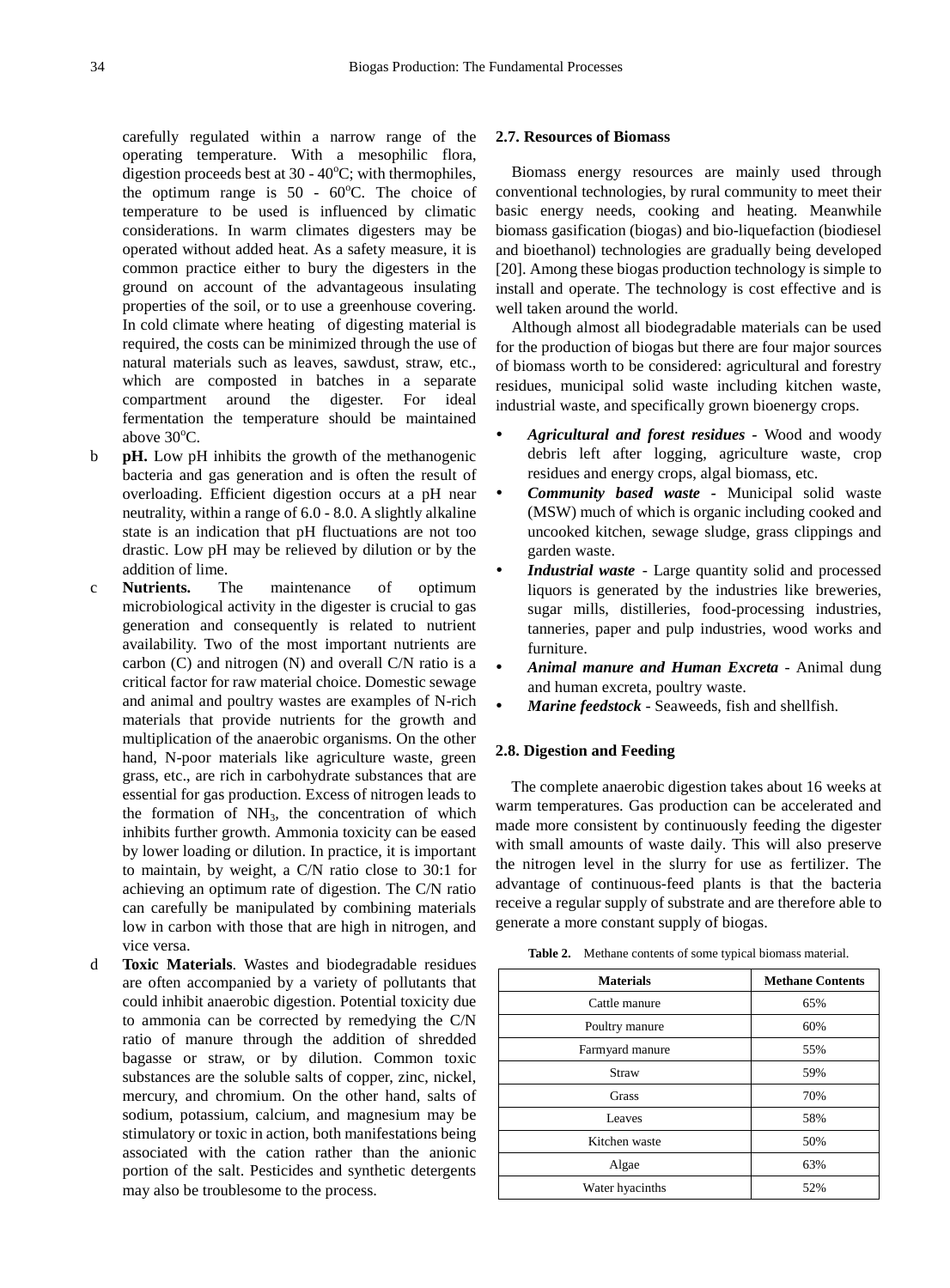The potential of gas volume produced depends on the feed material. Some typical values of methane content of various feed materials are given in Table 2 and some basic parameters regarding feeding and domestic biogas use are given in Table 3. The methane generation depends on the digestion temperature. Low digestion temperatures give high methane content, but less gas is then produced.

| Parameters                    | Details                                                     |
|-------------------------------|-------------------------------------------------------------|
| Digesting<br>temperature      | 20 to $35^{\circ}$ C                                        |
| <b>Retention time</b>         | Depending on material,<br>$3 - 40$ to days                  |
| Biogas energy<br>contents     | $6kWh/m^3 = 0.61$ L diesel fuel                             |
| Biogas generation             | 0.3-0.5 $m^3$ gas/ $m^3$<br>digester volume/day             |
| Human yields                  | $0.02 \text{ m}^3/\text{person per day}$                    |
| Cow yields                    | $0.4 \text{ m}^3/\text{Kg}$ dung,<br>retention time 40 days |
| Food wastes                   | 80 liter/Kg,<br>retention time 3-4 days                     |
| Food grain                    | 500 liter/Kg,<br>retention time 5 days                      |
| Gas requirement<br>(cooking)  | 0.3 to 0.9 $\text{m}^3/\text{person}$ per day               |
| Gas requirement<br>(lighting) | 0.1 to $0.15m^3/h$ - one lamp                               |

Table 3. Some basic parameters regarding biogas production and use

#### **2.9. Status and Prospective of Biogas Development**

The potential for and benefits of small scale biogas plant have been reviewed and are found considerable, particularly in the rural areas of developing countries [21, 22]. Whereas majority of the inhabitants, over 80% live in rural areas. They heavily rely on solid fuels to meet their basic energy requirements, mostly for cooking and heating, where the traditional biomass is the dominant contributor. It contributes to primary energy supply in Ghana about 72% [23], 27% Pakistan [24]. Cambodia has the highest percentage (91%) of the population relying on fuel wood, and the highest per capita consumption of fuel wood, in the Asia-Pacific region [25, 26]

Agriculture is primary source of income and livelihood of the rural population. The dominant farming system is an integrated livestock, crop cultivation system, relies on biomass and animal manure [27]. Usually the livestock sector is dominated by smallholders, a few animals and chickens and most of households have enough animals to run a small scale biogass plant to produce biogas and organic fertilizers. For Cambodia around 500,000 rural households could install a biodigester [28]. Ghana has technical potential of constructing about 278,000 biogas plants [23]. An assessment on the potential of and need for, domestic biogas in Africa has been carried out by Felixter Heegde and Kai Sonder [29]. The technical potential based on the number of households that can meet the two basic requirements -

sufficient availability of dung and water to run a biogas installation, are enormous. Although biogas can be generated from a score of organic materials, in Africa cattle dung from husbandry is best suited to feeding a domestic installation. [29]

In order to contain the uncertainty usually associated with transformation of the economy, the biogas, a renewable energy source has been well taken around world equally by developing and developed countries, and also oil exporting countries. Target-oriented and subsidy-driven national programmes have been initiated: Indian technology centric National Programme on Biogas Development, energizing all households. [30], Cambodian National Biodigester Programme (NBP) for implementation at small scale farmer level – very much based the Nepalese national Biogas Program [28]. Biogas Initiative supported with government subsidies inspired implementation on initial phase in Rwanda at [29]. Denmark had well established technological practice regarding the digestion of manure and organic waste, 20 centralised and over 35 farmscale plants have been installed up till 1998. But no new centralised plants have been established since 1998 while development of farmscale plants has also been slowed down [31,32]. However, policies for decentralised CHP and encouraging the farmers to cooperate in small communities are in process [31,32]. Nigeria, a country which is fossil fuels rich and an oil exporting nation developing country has launched Biogas Technology Programme too [33]. Although in Pakistan biogas development was initiated as early as in 1959 and various departments and agencies were engaged. Pakistan Rural Support Programs Network (RSPN) installed 5360 fixed dome biogas plants till 2014. Pakistan Council of Appropriate Technology (PCAT) Initiatives led to the installation of 1000 biogas plants. Directorate General, New and Renewable Energy Resources (DGNRER) also supported biogas installation. [34-36]. Different policies and policy instruments, as well as other factors, which influence a potential expansion of biogas systems have identified and evaluated in many countries such as Sweden [2]

However, there are some constraints that may hinder this realization. These include economic, technical and socio–cultural constraints. Overcoming these constraints can make biogas technology penetrate even more than already projected into the rural communities and poor urban households have been suggested [33]. A UNDP report on energy for sustainable development [2] indicates that in developing countries there is often a lack of clarity on the specific roles and responsibilities of various departments/institutions/ministries/agencies involved in disseminating energy services in the rural areas leading to functional overlaps and an increase in pressure on the already scarce resources. The controlled digestion of waste yields several benefits and also some drawbacks. The advantages and disadvantages associated with biogas production and use are given in the following sections.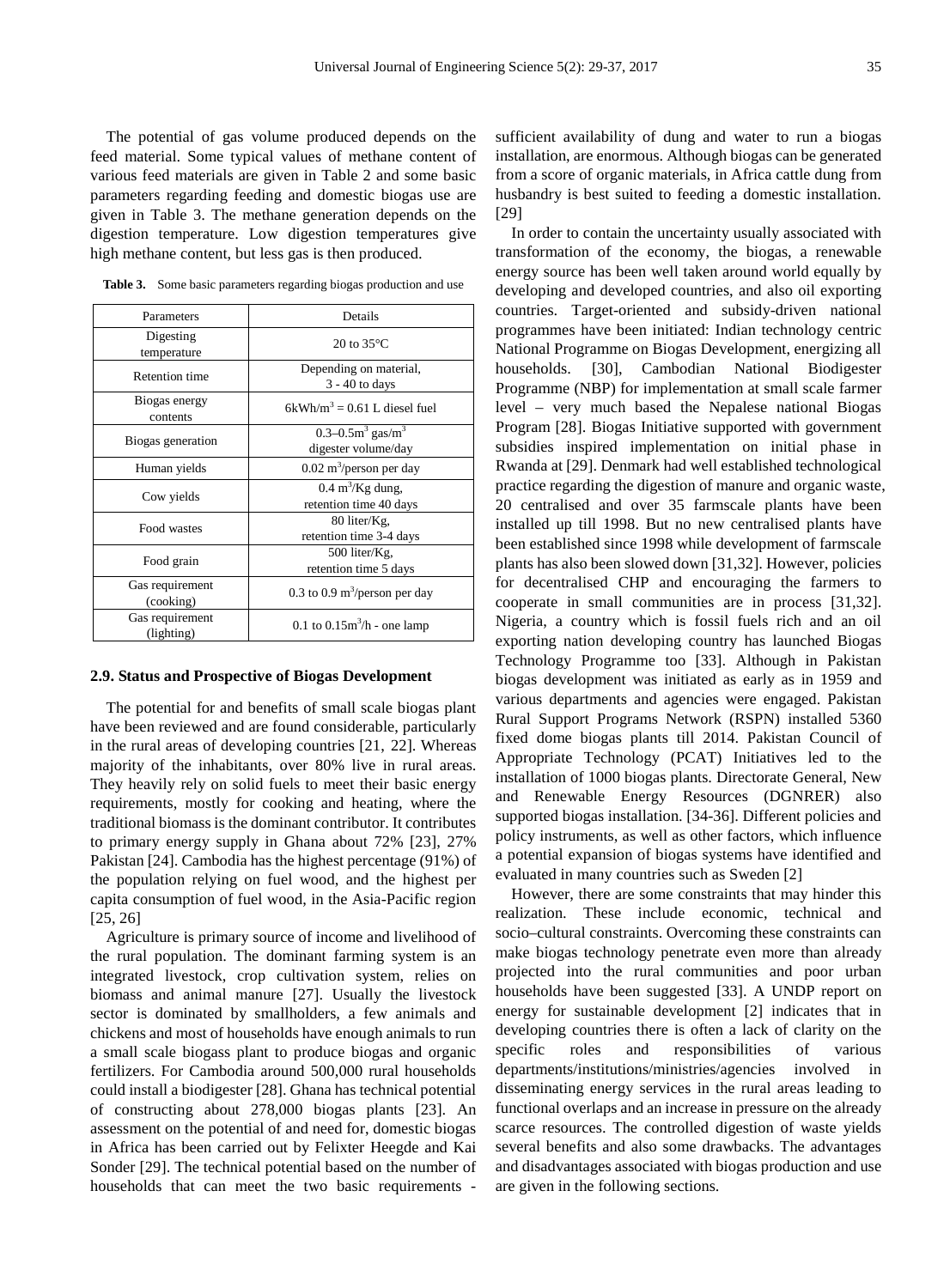### **2.10. Advantages and Disadvantages**

2.10.1. Advantages

- Technology cheaper and simpler than other bio-fuels, and ideal for small scale application
- Renewable energy production of methane for use as a fuel.
- Pollution Control limiting the release of methane, a greenhouse gas directly into the atmosphere
- Small land area most of the structure can be built underground
- Cost effective can be built and repaired with locally available materials, low operating costs
- Combined treatment animal, human and solid organic waste treated in the same digester together
- Long service life over 20 years
- Waste management household and organic solid waste disposed of usefully and in a healthy manner, an effective method to manage the bio-wastes
- Organic fertilizer the slurry has a high nutrient content and are ideal fertilizer
- Prevent deforestation reduce pressure on fuel wood and self-sufficiency in energy for rural community

2.10.2. Disadvantages

- a At large industrial scale not very attractive economically (as compared to other biofuels)
- b Substrates need to contain high amounts of organic matter for biogas production
- c Incomplete pathogen removal, the digestate might require further treatment
- d Limited gas production below 15°C
- e Requires seeding

# **3. Conclusions**

Anaerobic digestion is a technology that has long been used for the production of biogas. The technology is simple and tested and finds ready use in domestic and farming applications. The technology can contribute substantially to the sustainable energy recovery from organic waste particularly agriculture and municipal. The amount of agricultural and municipal organic wastes currently available for energy production is very large. Apart from significant energy source, it is important for comprehensive utilisation of biomass, agricultural, animal husbandry, forestry and fishery residues, thus controlling the pollution and protecting the environment. Waste management particularly in developing countries like Pakistan is one of the most serious environmental problems. The biogas technology provides two important benefits: environmentally safe waste management as well as the generation of clean renewable energy. Coordinating the factors like waste management, organic fertilizer, the biogas production and use may further optimize the promotion and

development of agricultural and animal husbandry in rural areas, as well as improve the living conditions of rural communities. It may be one of the important options, which might gradually reduce the fossil fuels use.

This review, fundamentals of the biogas technology would encourage the utilization of the potentials of available biomass resources.

# **REFERENCES**

- [1] Y.A. Alemayehu, Enhancement and Optimization Mechanisms of Biogas Production for Rural Household Energy in Developing Countries: A review, Int'l Journal of Renewable Energy Development, 4(3), 189-196, 2015.
- [2] UNDP, World Energy Assessment: Energy and the Challenge of Sustainability, United Nations Development Program, New York 2000.
- [3] IEA, Fossil fuel energy consumption (% of total), International Energy Agency Statistics, 2014. Online available from : http://data.worldbank.org/indicator/EG.USE.COMM.FO.ZS, Accessed on 18 December 2016
- [4] X. Luo, J. Wang M. Dooner, J Clarke, Overview of current development in electrical energy storage technologies and the application potential in power system operation, Applied Energy, 137 (1), 511–536, 2015.
- [5] Sagar A.D., Kartha S; Bioenergy and sustainable development? Annual Review of Environment and Resources, 32 (1): 131–167, (2007).
- [6] J.-F.K. Akinbami, I.O. Akinwumi, A.T. Salami, Implications of environmental degradation in Nigeria, Natural Resources Forum, 20 (4): 319-331, 1996.
- [7] N.H. Afgan and M.G. Carvalho MG, Multiple-Criteria Assessment of New and Renewable Energy Power Plants, Energy, 27(8), 739-755, 2002.
- [8] P. Chartier, Biomass for Energy and the Environment, Pergamon Press, 1997.
- [9] Z. Z. Ismail and A. R. Talib, Recycled medical cotton industry waste as a source of biogas recovery Journal of Cleaner Production, Volume 112, Part 5, 20, 4413–4418, January 2016.
- [10] I. A. Raja, R. S. Abro and M. G. Douggar: Biogas energy for rural community of Pakistan, The European Congress on Renewable Energy Implementation, Athens, Greece, 5-7 May , 1997.
- [11] I. Malico, J. Carrajola, C. Pinto Gomes, J.C. Lima. Biomass residues for energy production and habitat preservation. Case study in a montado area in Southwestern Europe, Journal of Cleaner Production, 112(5), 3676–3683, 2016
- [12] N. J. Themelis and P. A. Ulloa, Methane generation in landfills, Renewable Energy, 32, 2007, 1243-1257.
- [13] I. Angelidaki, L. Ellegaard, B. K. Ahring, A mathematical model for dynamic simulation of anaerobic digestion of complex substrates: Focusing on ammonia inhibition,